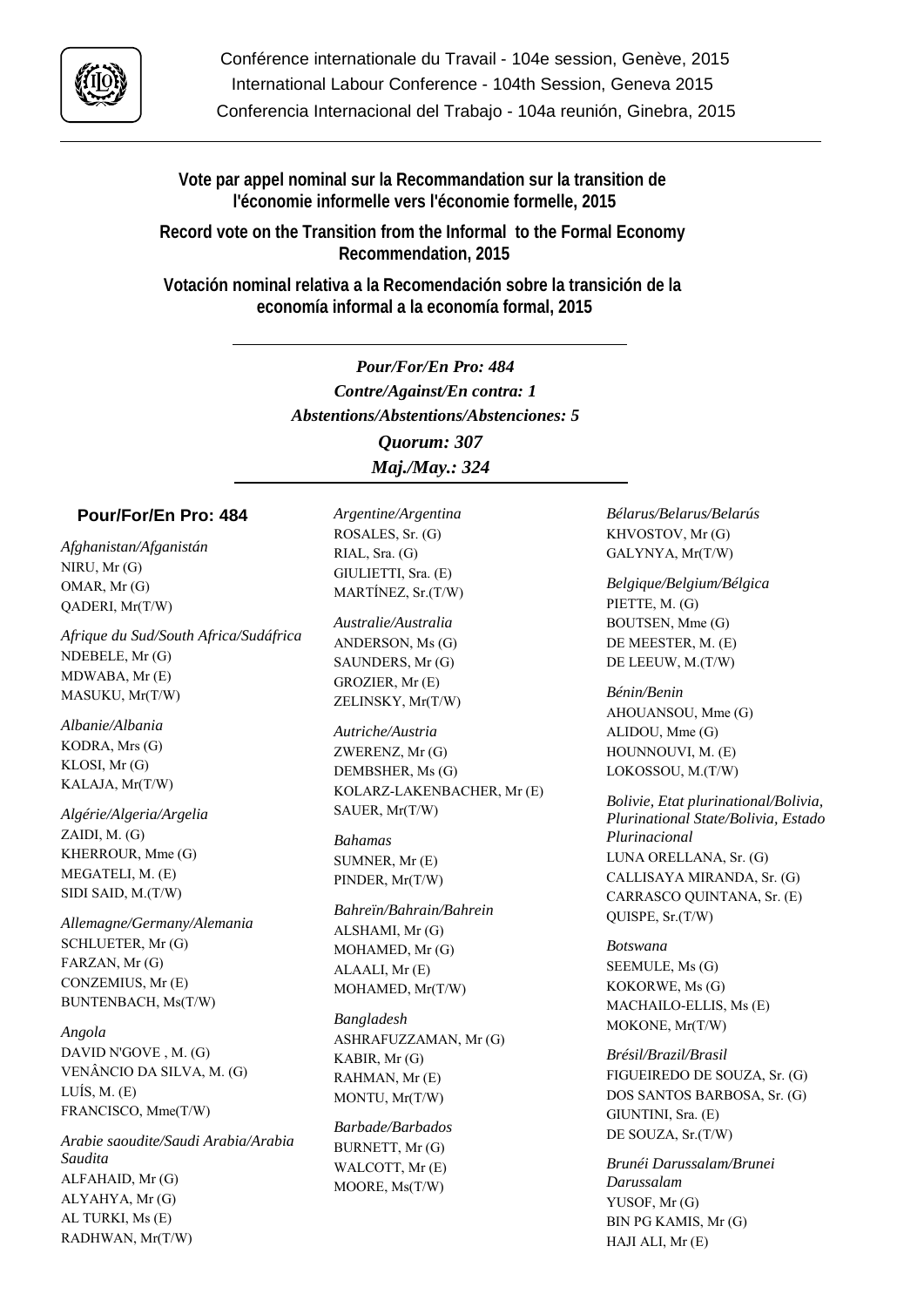*Bulgarie/Bulgaria* PIPERKOV, Mr (G) HRISTOVA, Mrs (G) BRANKOV, Mr (E) DIMITROV, Mr(T/W)

*Burkina Faso* NONGUIERMA, M. (G) TOU/NANA, Mme (G) KOANDA, M.(T/W)

*Cabo Verde* CARVALHO, M. (G) MARTINS TAVARES, M. (G) VAZ FERNANDES BENOLIEL, M. (E)

*Cambodge/Cambodia/Camboya* HOU, Mr (G) LY, Mr (G) D' AMICO, Ms (E)

*Cameroun/Cameroon/Camerún* AKOLLA EKAH, M. (G) NGONO, Mme (G) FONDJO, M. (E) ZAMBO AMOUGOU, M.(T/W)

*Canada/Canadá* LEWIS, Mr (G) ZHOU, Ms (G) CLARKE WALKER, Ms(T/W)

*République centrafricaine/Central African Republic/República Centroafricana* KPOKOLO, M.(T/W)

*Chili/Chile* LAZO, Sr. (G) BELL, Sra. (G) RIESCO, Sr. (E) AGUILERA, Sr.(T/W)

*Chine/China* GAO, Mr (G) LIU, Ms (E) JIANG, Mr(T/W)

*Chypre/Cyprus/Chipre* ZENIERI, Ms (G) ANDREOU PANAYIOTOU, Ms (G) ANTONIOU, Mr (E) DIOMIDOUS, Ms(T/W)

*Colombie/Colombia* GARZÓN, Sr. (G) LONDOÑO, Sra. (G) PEDRAZA, Sr.(T/W)

*Congo* ITOUA-YOCKA, M. (G) OKIO, M. (G) ELAULT, M.(T/W)

*République de Corée/Republic of Korea/República de Corea* CHOI, Mr (G) KWON, Ms (G) KIM, Mr(T/W)

*Costa Rica* GAMBOA ACUÑA, Sra. (G) RODRÍGUEZ GONZÁLEZ, Sra.(T/W)

*Côte d'Ivoire/Côte d'Ivoire* KONE, M. (G) COULIBALY, M. (G) HIEN, Mme (E) EKOUN, M.(T/W)

*Croatie/Croatia/Croacia* PENIC-IVANKO, Mrs (G) KATIC, Ms (G) HORVATIĆ, Mrs (E) SEPAK-ROBIC, Mrs(T/W)

## *Cuba*

CASTILLO SANTANA, Sr. (G) LAU VALDÉS, Sra. (G) MESA GARCÍA, Sr. (E) CHACÓN BRAVO, Sra.(T/W)

*Danemark/Denmark/Dinamarca* LORENTZEN, Mr (G) JENSEN, Mr (G) DREESEN, Mr (E) OHRT, Mr(T/W)

*République dominicaine/Dominican Republic/República Dominicana* HERNANDEZ LIRIANO, Sra. (G) HERNANDEZ, Sr. (G) ABREU, Sr.(T/W)

*Egypte/Egypt/Egipto* SOROUR, Mr (G) ABDEL SHAFEI, Mr (E) ISMAIL, Mr(T/W)

*El Salvador* MENÉNDEZ ESPINOZA, Sra. (G) IRAHETA CRUZ, Sra. (G) MOLINA, Sra.(T/W)

*Emirats arabes unis/United Arab Emirates/Emiratos Árabes Unidos* ALYASSI, Mr (G) ALMARZOOQI, Mr (G) MATTAR, Mr (E) ALTUNAIJI, Ms(T/W)

*Equateur/Ecuador* MAYORGA BENALCÁZAR, Sr. (G) MAYA ESCOBAR, Srta. (G)

*Espagne/Spain/España* REMÓN MIRANZO, Sr. (G) CANO SOLER, Sr. (G) SCHWEINFURTH ENCISO, Sr. (E) FRADES PERNAS, Sr.(T/W)

*Estonie/Estonia* BUBÕR, Ms (G) JÄÄGER, Ms (G) MERILAI, Ms (E) TOOMSALU, Ms(T/W)

*Etats-Unis/United States/Estados Unidos* BARRETT, Ms (G) FOX, Ms (G) GOLDBERG, Ms (E) ROSS, Mr(T/W)

*Ethiopie/Ethiopia/Etiopía* SENBETE, Mr (G) ADEWO, Mr (G) ENDRIS, Mr (E) AMENU, Mr(T/W)

*ex-Rép. Yougosl. de Macédoine/The former Yug. Rep. of Macedonia/ex Rep. Yugoslava de Macedonia* PAPATOLEVSKA, Ms (G) RISTOVSKA-ANTIK, Ms (E) RALPOVSKI, Mr(T/W)

*Fidji/Fiji* PRATAP, Mr (G) VAREA, Mrs (G) ANTHONY, Mr(T/W)

*Finlande/Finland/Finlandia* KANTANEN, Ms (G) HEINONEN, Ms (G) ETU-SEPPÄLÄ, Ms (E) LEHTO-KOMULAINEN, Ms(T/W)

*France/Francia* BAUDURET, Mme (G) JEANNEROT, M. (G) PINEAU, Mme (E) SCHLACTHER, Mme(T/W)

*Ghana* OFORI AGYEMANG , Mrs (G) ATTAKUMAH, Mr (G) FRIMPONG, Mr (E) ASAMOAH, Mr(T/W)

*Grèce/Greece/Grecia* CHRYSANTHOU, Mme (G) LASKARIDOU, Mme (G) VAYAS, M. (E) PSAROGIANNI, Mme(T/W)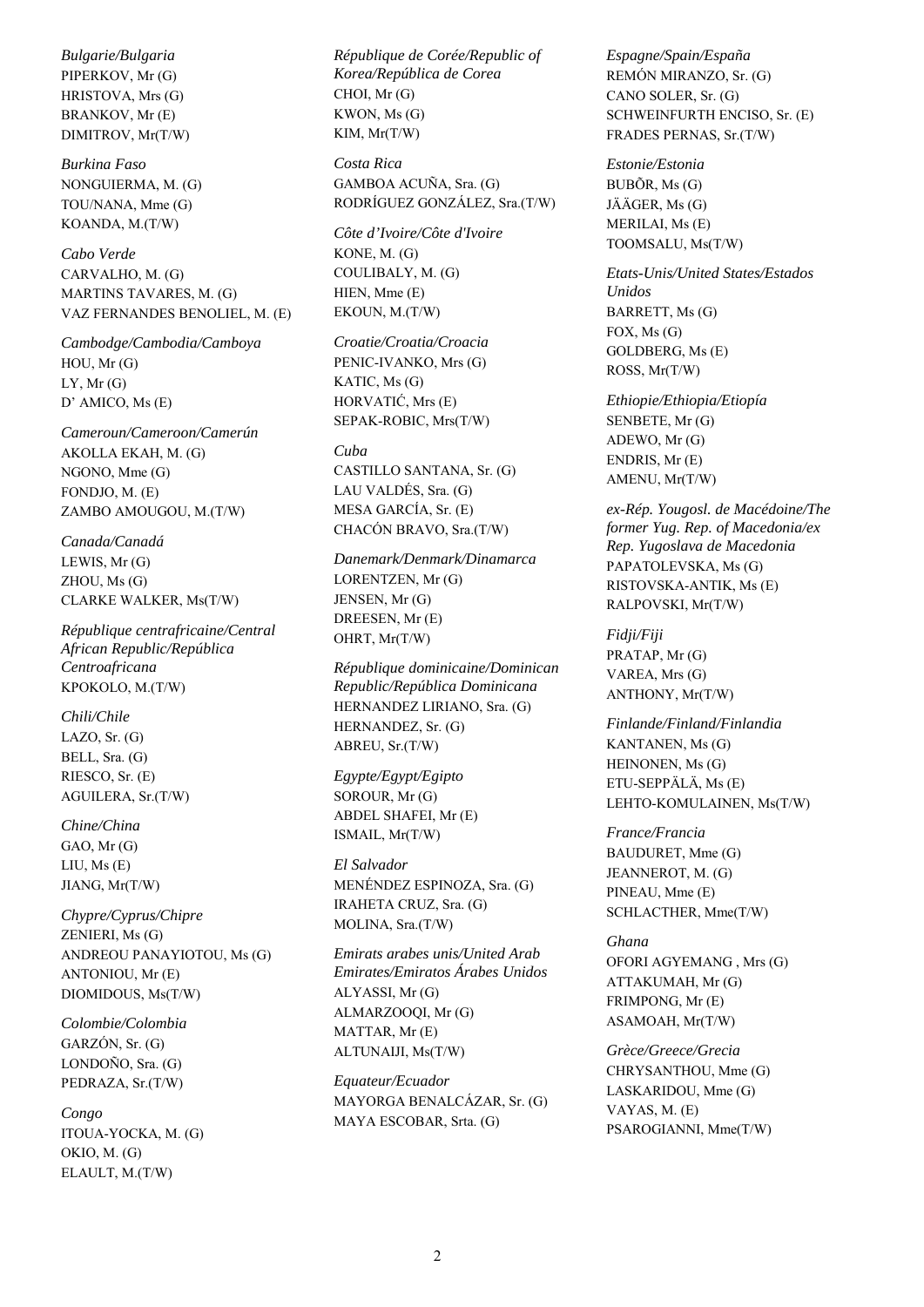*Guatemala* CHAVEZ BIETTI, Sra. (G) VILLAGRAN, Sr. (G) RICCI, Sr. (E) MANCILLA GARCÍA, Sr.(T/W)

*Guinée/Guinea* KEITA, M. (E) MANSARE, M.(T/W)

*Honduras* VILLANUEVA REYES, Sr. (G) MEJÍA GALO, Sra. (E) DOMÍNGUEZ ALMENDAREZ, Sr.(T/W)

*Hongrie/Hungary/Hungría* TVARUSKÓ, Ms (G) PELEI, Mrs (G) BOROSNÉ BARTHA, Mrs (E) SZÉKELY, Mr(T/W)

*Inde/India* AGGARWAL, Mr (G) CHOUBEY, Mr (E) SAJINARAYANAN, Mr(T/W)

*Indonésie/Indonesia* ROOSTIAWATI, Mrs (G) RUMONDANG, Mrs (G) PAMBUDHI, Mr (E) ANWAR, Mr(T/W)

*République islamique d'Iran/Islamic Republic of Iran/República Islámica del Irán* ALAMI POUR, Mr (G) BEHZAD, Mr (G) OTAREDIAN, Mr (E) ALIBEIKI, Mr(T/W)

*Irlande/Ireland/Irlanda* SHERIDAN, Mr (G) O'CARROLL, Mrs (G)

*Islande/Iceland/Islandia* KRISTINSSON, Mr (G) EYJOLFSSON, Mr (G) SIVERTSEN, Ms (E) NORDDAHL, Mr(T/W)

*Israël/Israel* AMRANI, Mr (G) KARA, Mr(T/W)

*Italie/Italy/Italia* TRAMBAJOLO, Mr (G) ARMELLIN, Mme (G) MONE, M.(T/W)

*Jamaïque/Jamaica* WESLEY, Mr (G) CUTHBERT, Mrs (E) *Japon/Japan/Japón* HIRASHIMA, Mr (G) ISAWA, Mr (G) MATSUI, Mr (E) SAKURADA, Mr(T/W)

*Jordanie/Jordan/Jordania* AL HAJ HASSAN, Ms (G) DAJANI, Mr (G) ABU AL-RAGHEB, Mr (E) MA'AYTAH, Mr(T/W)

*Kenya* ONUKO, Ms (G) NYAMBARI, Mr (G) MUGO, Ms (E) M'ITUMITU, Mr(T/W)

*Kiribati* TAATOA, Ms (G)

*Koweït/Kuwait* AL-AZMI, Mr (G) AL-MUTOUTAH, Mr (G) AL-HOSSAYAN, Mr (E) ALMUTAUIRI, Mr(T/W)

*Lao, Rép. démocratique populaire/Lao People's Democratic Rep./Rep. Democrática Popular Lao* INTHALATH, Mr (G) MOUNTIVONG, Mr (G) PHIRASAYPHITHAK, Ms (E) VONGKHASEUM, Mr(T/W)

*Lesotho* MASUPHA, Ms (G) MABETHA, Mr (G) SEPHOMOLO, Ms (E) SEMATLANE, Mr(T/W)

*Lettonie/Latvia/Letonia* AUGULIS, Mr (G) BADOVSKIS, Mr (G) KRIGERS, Mr(T/W)

*Liban/Lebanon/Líbano* RIFAI, Mr (G) FAYAD, Mr (G) GHOSN, Mr(T/W)

*Libye/Libya/Libia* TAMTAM, Mr (G) SHARIF, Mrs(T/W)

*Lituanie/Lithuania/Lituania* DULKINAITĖ, Ms (G) POLIJANČUK, Ms (G) TOMKIENĖ, Ms (E) KRUPAVIČIENĖ, Ms(T/W)

*Luxembourg/Luxemburgo* WELTER, Mme (G) TUNSCH, M. (G) KIEFFER, M. (E) RASSEL, M.(T/W)

*Madagascar* RAZAFITRIMO, M. (G) KOLA, M. (G)

*Malaisie/Malaysia/Malasia* ANANTHARASA, Mrs(T/W)

*Malawi* KAWAMBA, Mrs (G) MUSUKWA, Mr (G) MUNTHALI, Mr (E) MARY, Mrs(T/W)

*Maldives/Maldivas* AHMED, Mrs (G) MOHAMED, Mr (G) HALEEM, Mr (E) KHALEEL, Mr(T/W)

*Mali/Malí* KONATE, M. (G) SATAO, M. (G) KATILE, M.(T/W)

*Malte/Malta* CAMILLERI, Mr (G) AZZOPARDI, Mr (G) FARRUGIA, Mr (E) VELLA, Mr(T/W)

*Maroc/Morocco/Marruecos* ADMI, Mme (G) SOUKRATI, M. (G) BELAHRACH, M. (E) EL AMRI, Mme(T/W)

*Maurice/Mauritius/Mauricio* SEEBAH, Mr (G) ÂRMOOGUM, Mr (G) DURSUN, Mr (E) GOPEE, Mr(T/W)

*Mauritanie/Mauritania* ABDELLAHI, M. (E)

*Mexique/Mexico/México* ORTÍZ MILÁN, Sr. (G) CARVAJAL BUSTAMANTE, Sr. (E) MEDINA TORRES, Sr.(T/W)

*République de Moldova/Republic of Moldova/República de Moldova*  CERESCU, Mr (E) CHIRIAC, Mr(T/W)

*Mongolie/Mongolia* GANKHUYAG, Mr (G) TSENDDAVAA, Mrs (G) ENEBISH, Mr(T/W)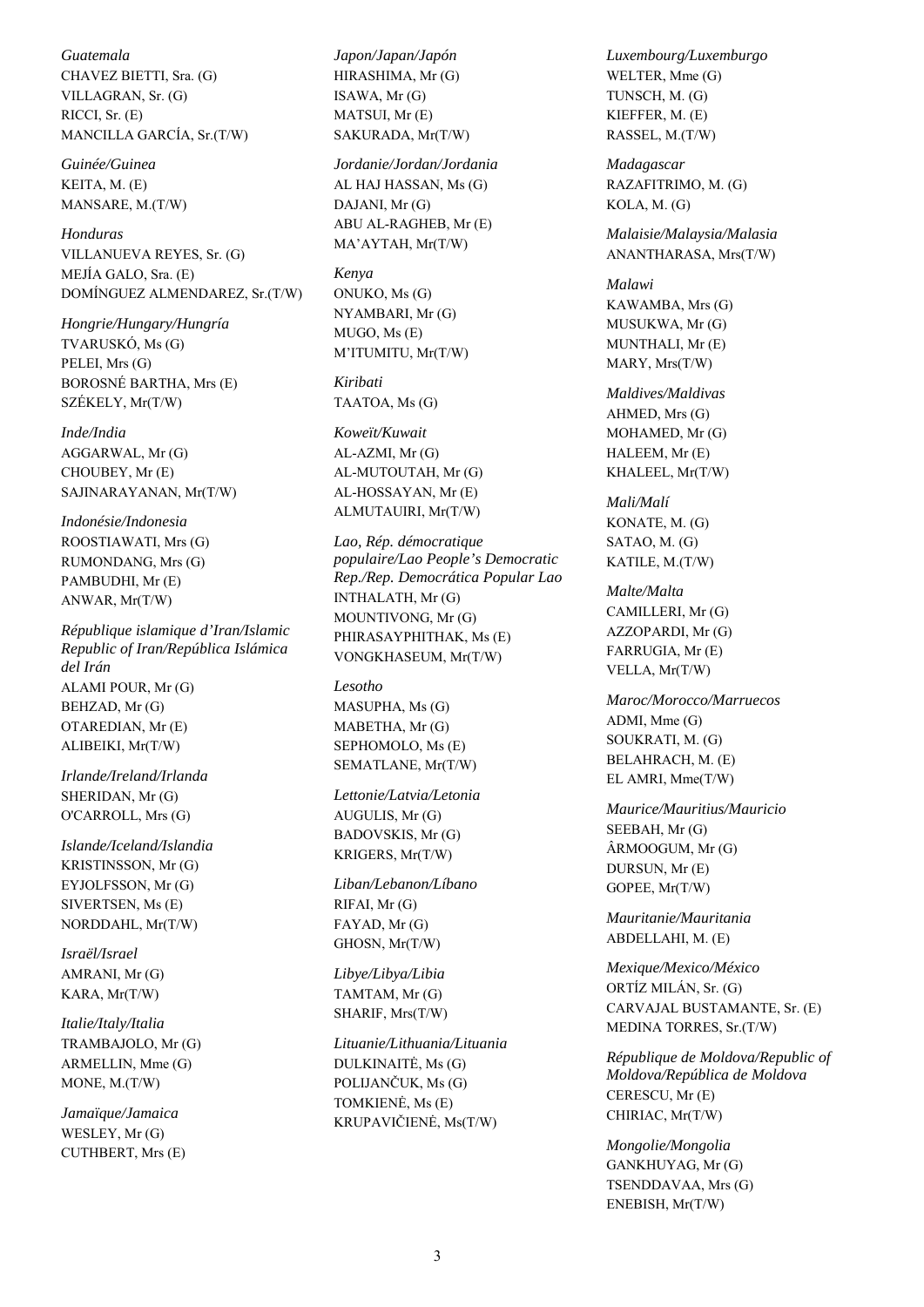*Monténégro/Montenegro* ŠOĆ, Ms (G) GLEDOVIĆ, Mr (G) KRSMANOVIĆ, Mr(T/W)

*Mozambique* SIÚTA, M. (G) MAVILA, M. (G) MIGUEL, M. (E) SIMANGO, M.(T/W)

*Myanmar* WAI, Mr (G) AUNG, Mr (G) KHINE, Ms (E) MAUNG, Mr(T/W)

*Namibie/Namibia* SHINGUADJA, Mr (G) BIWA, Mr (G) VAN ROOYEN, Mr (E) MUNIARO, Mr(T/W)

*Népal/Nepal* ADHIKARI, Mr (G) PANDEY, Ms(T/W)

*Nicaragua* ARANA VIZCAYA, Sra. (G) CRUZ TORUÑO, Sr. (G)

*Niger/Níger* SIDDO, M. (G) DOUNAMA, M. (G) ISSOUFOU, Mme (E) AMADOU, M.(T/W)

*Nigéria/Nigeria* OLANREWAJU, Mr (G) DUNAMA DZARMA, Mr (G) WABBA, Mr(T/W)

*Norvège/Norway/Noruega* GEDE VIDNES, Ms (G) KVAM, Ms (G) LANNEM, Ms (E) RASMUSSEN, Ms(T/W)

*Nouvelle-Zélande/New Zealand/Nueva Zelandia* HOBBY, Mr (G) RUSSELL, Ms (G) MACKAY, Mr (E) WAGSTAFF, Mr(T/W)

*Oman/Omán* AL RAHBI, Mr (G)

*Ouganda/Uganda* THENGE, Mr (E)

*Pakistan/Pakistán* KHAN, Mr (G) NAUMAN, Mr (E) AWAN, Mr(T/W)

*Panama/Panamá* NUÑEZ MORALES, Sr. (G) MENDOZA GANTES, Sr. (G) LINERO MENDOZA, Sr. (E) CASTILLO COBA, Sr.(T/W)

*Papouasie-Nouvelle-Guinée/Papua New Guinea/Papua Nueva Guinea*

LOVAGA, Mrs (G) SANSAN, Ms (G) WILLIE, Ms (E) PASKA, Mr(T/W)

*Paraguay* LOPEZ, Sra. (G) SOLANO THOMAS CÁCERES, Sr. (G) GONZALEZ ARIAS, Sr. (E) ZAYAS MARTINEZ, Sr.(T/W)

*Pays-Bas/Netherlands/Países Bajos* BETTE, Mr (G) VAN DIJK, Mr (G) SCHOENMAECKERS, Mr (E) PASSCHIER, Ms(T/W)

*Pérou/Peru/Perú* VILLAFUERTE BRAVO, Sra. (G) CHÁVEZ BASAGOITIA, Sr. (G) SOBERON ESTELA, Sr.(T/W)

*Philippines/Filipinas* REBONG, Mrs (G) CHATO, Ms (G) VARELA, Mr (E) MATULA, Mr(T/W)

*Pologne/Poland/Polonia* LEMIESZEWSKA, Ms (G) NOJSZEWSKA-DOCHEV, Ms (G) KOKOT, Mr (E) ROZYCKI, Mr(T/W)

*Portugal* DA COSTA FERNANDES, Mme (G) VALADAS DA SILVA, M. (G) PERALTA DA PENA COSTA, M. (E) COELHO PRAÇA, M.(T/W)

*Qatar* AL-SULAITI, Mr (G) AL-MARRI , Mr (G) AL-OWLAN, Ms (E) AL-KAABI, Mr(T/W)

*Rép. Démocratique du Congo/Democratic Republic of the Congo/Rep. Democrática del Congo* TSHIMUANGA MUTOMBO, Mme (G) MUSIMBA MUNKUTI-NKUTI SATALA, M. (G) ATIBU SALEH MWEKEE, M. (E) NDONGALA N'SIBU, M.(T/W)

*Roumanie/Romania/Rumania* TUDORIE, M. (G) DUMITRIU, Mme (G) HOSSU, M.(T/W)

*Royaume-Uni/United Kingdom/Reino Unido* FITCHES, Mr (G) NOBLE, Ms (G) SYDER, Mr (E) GURNEY, Mr(T/W)

*Fédération de Russie/Russian Federation/Federación de Rusia* DIYACHENKO, Mr (G) SHMAKOV, Mr(T/W)

*Rwanda* NZABAHIMANA, Mrs (G) RUGEMA, Mr (G) MUKUBU, Mr (E) MANZI MWEZI, Mr(T/W)

*Saint-Marin/San Marino* BOSSI, Mme (E) BATTAZZA, M.(T/W)

*Samoa* ENARI, Mr (G) UIESE, Ms (G) HOPE, Ms(T/W)

*Sénégal/Senegal* CISSE, M. (G) SECK, Mme (G) GUIRO, M.(T/W)

*Serbie/Serbia* MLADENOVIC-NESTOROVIC, Ms (G) SAVKOVIC, Mr (E) CANAK, Mr(T/W)

*Seychelles* BRESSON, Ms (G) MOREL, Ms (G) LABROSSE, Mrs (E) ROBINSON, Mr(T/W)

*Singapour/Singapore/Singapur* LIEW, Ms(T/W)

*Slovaquie/Slovakia/Eslovaquia* BERINEC, Mr (G) HRDINA, Mr (E) MANGA, Mr(T/W)

*Slovénie/Slovenia/Eslovenia* ŠTERBENC, Mrs (G) ŽEROVEC, Mr (G) FINK RUŽIČ, Mrs (E) ČEČ, Mr(T/W)

*Soudan/Sudan/Sudán* BORHAN , Ms (G) ELGORASH, Mr (E) YOUSIF, Mr(T/W)